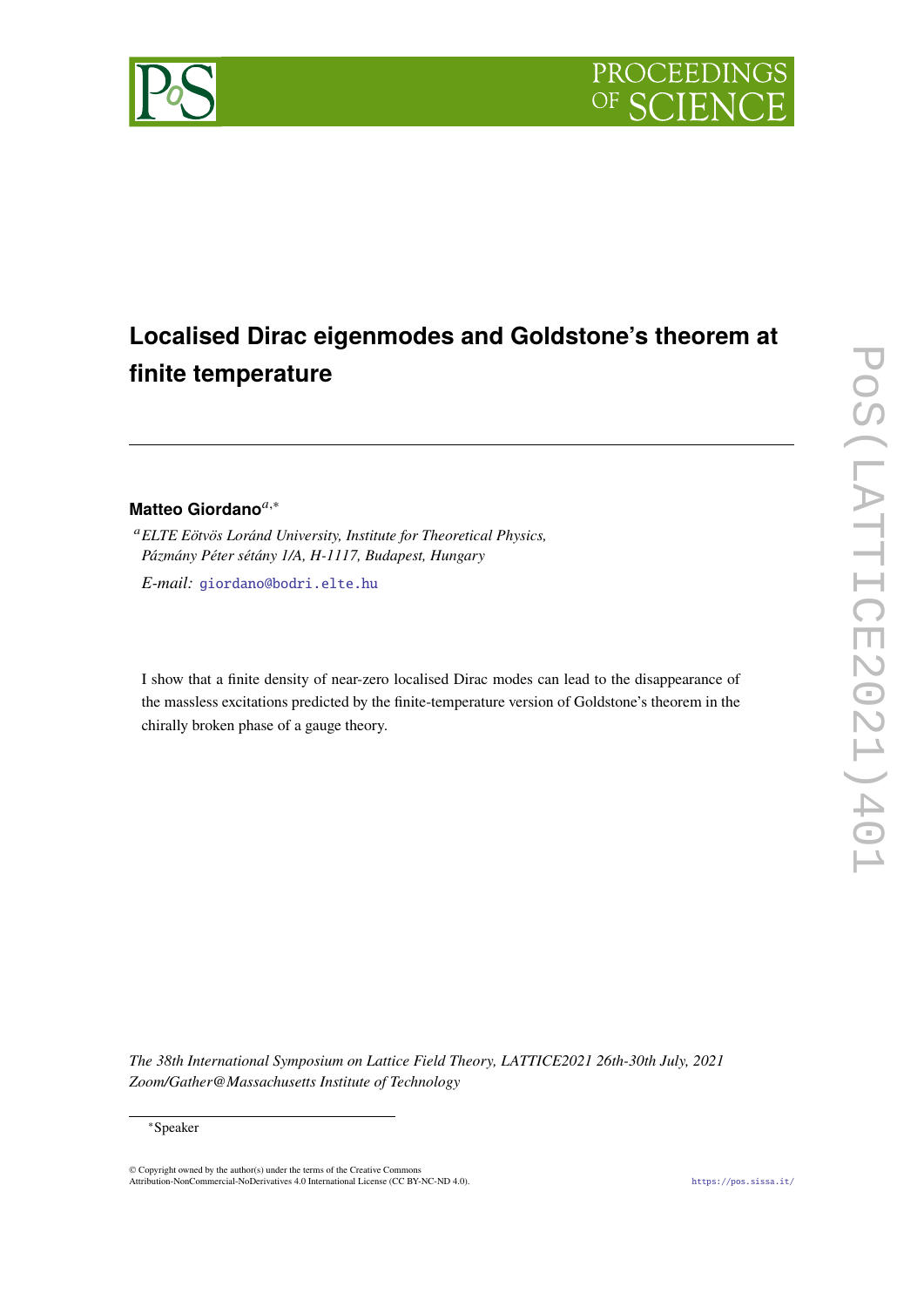### **1. Introduction**

Ample evidence from lattice calculations shows that the lowest modes of the Euclidean Dirac operator  $\vec{p}$  are localised in the high-temperature phase of QCD [\[1](#page-6-0)[–4\]](#page-6-1) and of other gauge theories [\[5–](#page-6-2) [13\]](#page-7-0) (see [\[14\]](#page-7-1) for a recent review). Localised modes are supported essentially only in a finite spatial region whose size does not change as the system size grows. In contrast, delocalised modes extend over the whole system and keep spreading out as the system size is increased. The distinction is made quantitative by the scaling with the spatial volume *V* of the *inverse participation ratio* (IPR), which for a normalised eigenmode  $\psi_n(x)$  reads

$$
\text{IPR}_n = \int_T d^{d+1}x \, ||\psi_n(x)||^4 \,, \qquad \text{with} \quad \int_T d^{d+1}x \, ||\psi_n(x)||^2 = 1 \,, \tag{1}
$$

where d is the spatial dimension of the system,  $\|\psi_n(x)\|^2 = \sum_{A,c} |\psi_{n,A,c}(x)|^2$  is the local amplitude squared of the mode summed over colour (c) and Dirac (A) indices, and  $\int_T d^{d+1}x = \int_0^{\frac{1}{d}}$  $\int_0^{\frac{1}{T}} dt \int d^d x,$ with T the temperature of the system. Assuming that  $\psi_n(x)$  is non-negligible only in a region of size  $O(V^{\alpha})$ , one can easily estimate that IPR<sub>n</sub> ~  $V^{-\alpha}$ . For localised modes  $\alpha = 0$ , while for delocalised modes  $0 < \alpha \leq 1$ .

Lattice studies show the same situation in a variety of gauge theories, with different gauge groups and in different dimensions (also using different fermion discretisations): while delocalised in the low-temperature, confined phase, low modes are localised in the high-temperature, deconfined phase up to some critical point  $\lambda_c$  in the spectrum, above which they are again delocalised. Localisation is a well-known phenomenon in condensed matter physics, commonly appearing in disordered systems [\[15\]](#page-7-2). Technically, the Dirac operator can indeed be seen as  $(i \text{ times})$  the Hamiltonian of a disordered system, with disorder provided by the fluctuations of the gauge fields. It is then not surprising that the features of localisation observed in gauge theory are analogous to those found in condensed matter systems: for example, at the "mobility edge"  $\lambda_c$ , where localised modes turn into delocalised modes, one finds a second-order phase transition along the spectrum ("Anderson transition") [\[16\]](#page-7-3) with critical spectral statistics [\[17\]](#page-7-4) and multifractal eigenmodes [\[18\]](#page-7-5), exactly as in condensed matter systems [\[19\]](#page-7-6).

The physical consequences of localisation in disordered systems are clear: most notably, localisation of electron eigenmodes leads to the transition from conductor to insulator in a metal with a large amount of impurities [\[15\]](#page-7-2). The situation is instead not so clear for gauge theories, where the physical meaning of the localisation of Dirac modes has proved to be more elusive. There is, however, growing evidence of an intimate connection between localisation and deconfinement: in a variety of systems with a genuine deconfinement transition, localisation of the low Dirac modes appears in fact precisely at the critical point  $[7-13]$  $[7-13]$ . This is true even for the simplest model displaying a deconfinement transition, namely 2+1 dimensional  $\mathbb{Z}_2$  gauge theory [\[12\]](#page-7-7). Theoretical arguments for this behaviour have also been discussed in the literature [\[20–](#page-7-8)[22\]](#page-7-9). This connection could help in better understanding confinement and the deconfinement transition.

Still, one would like to find a more direct physical interpretation for localisation in gauge theories. This may seem a hopeless task, given that no physical meaning is attached to individual points, or even regions, of the Dirac spectrum, with observables obtained only integrating over the whole spectrum. A notable exception to this state of affairs is the chiral limit: in this case the point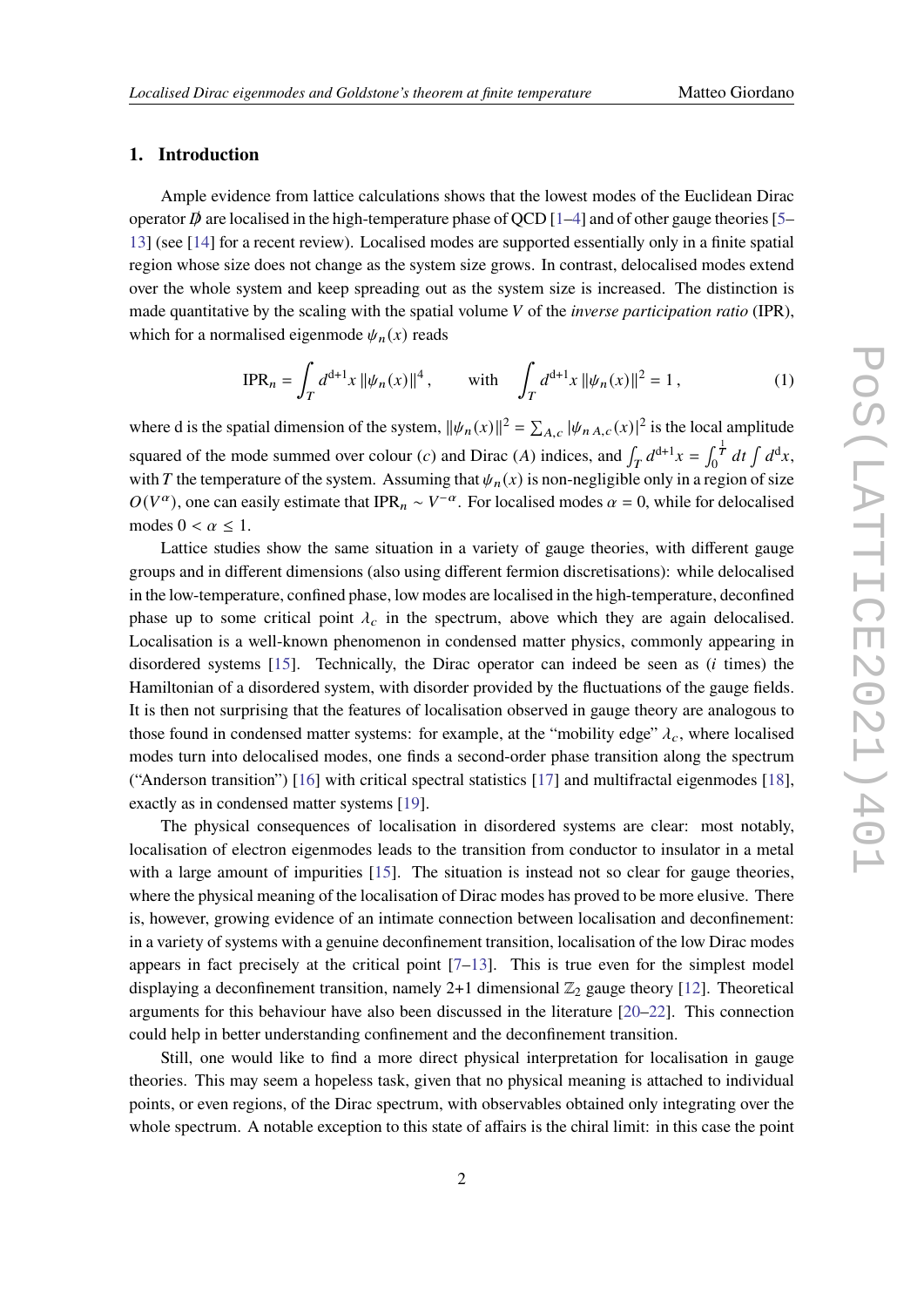$\lambda = 0$  is singled out as only near-zero modes are physically relevant, and the localisation properties of these modes may have direct physical implications. In particular, one wonders how a finite density of near-zero localised modes can affect (if at all) the usual picture of spontaneous chiral symmetry breaking and generation of Goldstone excitations. While I know of no model where such a scenario has been demonstrated, there are intriguing hints in (i) 2+1 flavour QCD towards the chiral limit, and (ii) SU(3) gauge theory with  $N_f = 2$  massless adjoint fermions.

- (i) A peak of localised near-zero modes has been observed in overlap spectra computed in HISQ backgrounds for near-physical light-quark mass right above the crossover temperature  $T_c$  [\[23\]](#page-7-10). This peak persists also for lighter-than-physical light-quark masses [\[24,](#page-7-11) [25\]](#page-7-12), but the localisation properties are not known in that case. It is possible that this peak will survive and the localised nature of the modes will not change in the chiral limit.
- (ii) SU(3) gauge theory with  $N_f = 2$  massless adjoint fermions displays an intermediate, chirally broken but deconfined phase [\[26,](#page-7-13) [27\]](#page-7-14), where a nonzero density of near-zero Dirac modes is certainly present. As the theory is deconfined, one expects these modes to be localised.

### **2. Localised modes and Goldstone's theorem at zero temperature**

It is instructive to discuss first the case  $T = 0$ . Consider a gauge theory with  $N_f$  degenerate flavours of fundamental quarks of mass  $m$ . In such a theory, as a consequence of the Banks-Casher relation [\[28\]](#page-7-15) and of Goldstone's theorem [\[29\]](#page-7-16), a nonzero density of near-zero modes in the chiral limit implies the spontaneous breaking of chiral symmetry down to  $SU(N_f)_V$ , and in turn the presence of massless pseudoscalar Goldstone bosons in the particle spectrum. However, one should say more precisely "delocalised near-zero modes": in fact, it has been known for quite some time [\[30,](#page-7-17) [31\]](#page-7-18) that if the near-zero modes are localised then the Goldstone bosons disappear. To see this in the case at hand, one uses the  $SU(N_f)_A$  (axial nonsinglet) Ward-Takahashi (WT) identity,

<span id="page-2-0"></span>
$$
-\langle \partial_{\mu}A_{\mu}^{a}(x)P^{b}(0)\rangle + 2m\langle P^{a}(x)P^{b}(0)\rangle = \delta^{(4)}(x)\delta^{ab}\Sigma,
$$
\n(2)

where  $A^a_\mu = \bar{\psi} \gamma_\mu \gamma_5 t^a \psi$ ,  $P^a_\mu = \bar{\psi} \gamma_5 t^a \psi$ , and  $\Sigma = \frac{1}{N_f} \langle \bar{\psi} \psi \rangle$ , with  $\gamma_\mu$  and  $\gamma_5$  the Euclidean Hermitian gamma matrices and  $t^a$  the generators of  $SU(N_f)$  in the fundamental representation normalised as  $2 \text{tr} t^a t^b = \delta^{ab}$ , and  $\langle \ldots \rangle$  is the Euclidean expectation value. In momentum space Eq. [\(2\)](#page-2-0) becomes

$$
ip_{\mu}G_{AP\mu}(p) + 2mG_{PP}(p) = \Sigma,
$$
\n(3)

where  $\delta^{ab}G_{PP}(p) = \int d^4x \, e^{ip\cdot x} \langle P^a(x)P^b(0) \rangle$ , and similarly for  $G_{AP\mu}(p)$ . In the limit  $m \to 0$ , one finds near  $p = 0$  that

$$
\mathcal{G}_{AP\mu}(p) \underset{p \to 0}{\to} -\frac{ip_{\mu}}{p^2} [\Sigma - \mathbf{R}], \qquad \mathbf{R} \equiv \lim_{p \to 0} \lim_{m \to 0} 2m \mathcal{G}_{PP}(p), \tag{4}
$$

with Σ denoting from now on the chiral condensate in the chiral limit. If  $\Sigma - R \neq 0$ ,  $\mathcal{G}_{AP\mu}$  has a pole at zero momentum implying the existence of massless bosons. If  $G_{PP}$  behaves reasonably as a function of *m* in the chiral limit then  $R = 0$ , and massless bosons are present if chiral symmetry is spontaneously broken by a nonzero chiral condensate  $\Sigma$ . However, as I show below in Section [4,](#page-4-0)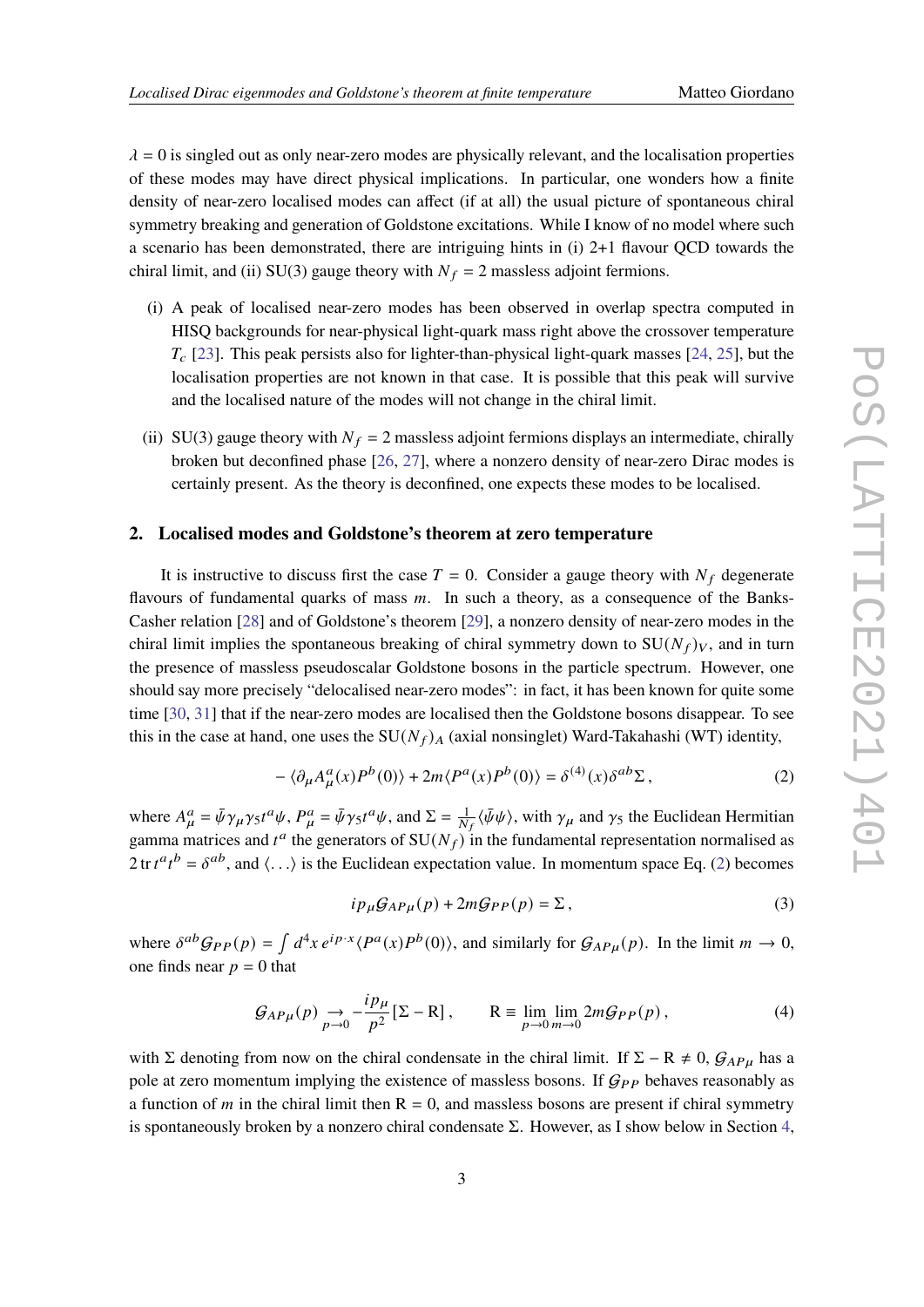if there is a finite density of localised near-zero modes then  $G_{PP}$  generally diverges like  $1/m$  in the chiral limit. This divergence leads to a nonzero R proportional to the density of localised near-zero modes, by cancelling the factor of  $m$  in a way reminiscent of how UV anomalies are formed. In particular, if a finite mobility edge is found in the chiral limit then the "anomalous remnant" R cancels Σ exactly, removing the pole from  $G_{AP\mu}$ , and so the Goldstone bosons from the spectrum.

A non-vanishing anomalous remnant allows one to evade Goldstone's theorem. In fact, the anomalous remnant leads to chiral symmetry being *explicitly* broken in the chiral limit, with the resulting modification of the usual WT identity showing that the axial-vector current is not conserved. Current conservation is a fundamental hypothesis of the theorem, and since it does not hold the theorem does not apply.

### **3. Localised modes and Goldstone's theorem at finite temperature**

The argument discussed above is not really relevant to realistic gauge theories (e.g., QCD and OCD-like theories), where no localised near-zero modes have been observed at  $T = 0$ . However, it suggests a general strategy to study the physical effects of localisation in the chiral limit also at finite temperature: relate the properties of the Euclidean Dirac spectrum with those of the physical spectrum using the axial nonsinglet WT identity Eq. [\(2\)](#page-2-0), that holds also at  $T \neq 0$ . In this case, due to technical reasons related to the breaking of  $O(4)$  invariance in the Euclidean setting, the physical spectrum is accessed more naturally by reconstructing the axial-vector-pseudoscalar spectral function  $\rho^{AP}$  (see [\[32\]](#page-7-19)) from the Euclidean correlators,

$$
\varrho^{AP}(\omega,\vec{p}) \equiv \int d^4x \, e^{i(\omega t - \vec{p}\cdot\vec{x})} \langle\langle [\hat{A}_0^a(t,\vec{x}), \hat{P}^b(0)] \rangle\rangle_T \,, \tag{5}
$$

where  $\langle\!\langle \dots \rangle\!\rangle_T$  denotes the (real time) thermal expectation value, and  $\hat{A}^a_\mu$  and  $\hat{P}^b$  are the Minkowskian axial-vector and pseudoscalar operators. Using the WT identity Eq. [\(2\)](#page-2-0) and the symmetry and ana-lyticity properties of the correlation functions,<sup>[1](#page-3-0)</sup> one finds in the chiral limit at zero momentum  $[34]$ 

<span id="page-3-1"></span>
$$
\lim_{\vec{p}\to 0} \lim_{m\to 0} \varrho^{AP}(\omega, \vec{p}) = -2\pi [\Sigma - \mathcal{R}]\delta(\omega) + (\text{regular at } \omega = 0),\tag{6}
$$

where  $\Sigma$  and R are now computed at finite temperature, i.e., compactifying the Euclidean time direction to size  $1/T$ , and in particular

$$
R = \lim_{\vec{p}\to 0} \lim_{m\to 0} 2mG_{PP}(\omega = 0, \vec{p}).
$$
\n(7)

The Dirac delta in Eq. [\(6\)](#page-3-1) indicates the presence of massless *quasi-particle* excitations in the spectrum, as long as its coefficient is nonzero. Similarly to the zero-temperature case, if  $G_{PP}$  is sufficiently well-behaved in the chiral limit then  $R = 0$ , and spontaneous breaking of chiral symmetry by a finite  $\Sigma$  leads to massless excitations in the spectrum. This is the finite-temperature version of Goldstone's theorem (see [\[35\]](#page-7-21) and references therein). As shown below in Section [4,](#page-4-0) localised near-zero modes can lead to a nonzero R, which can remove these Goldstone excitations from the spectrum. Again, a finite anomalous remnant indicates explicit breaking of chiral symmetry in the massless limit, so that the axial current is not conserved and Goldstone's theorem at finite temperature is evaded.

<span id="page-3-0"></span><sup>&</sup>lt;sup>1</sup>It is also assumed that there is no transport peak in the pseudoscalar channel. This is expected on general grounds, and supported by numerical lattice results (see [\[33\]](#page-7-22)).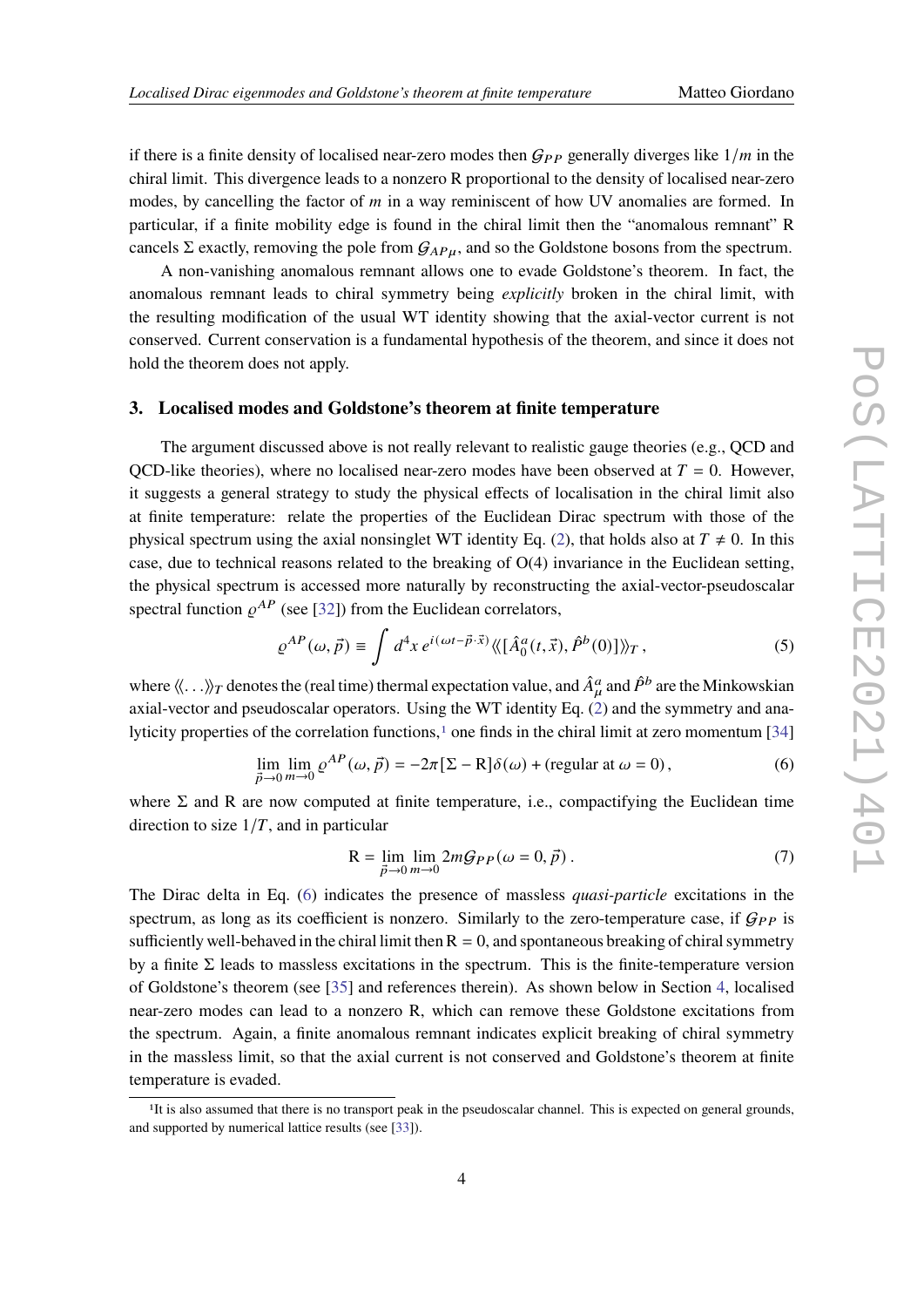### <span id="page-4-0"></span>**4. Localised modes and the pseudoscalar correlator**

I now show that a nonzero R is generally found in the presence of a finite density of localised near-zero modes [\[34\]](#page-7-20). Since UV divergences play a very limited role, the argument can be carried out safely (and more simply) in the continuum. One starts from the bare pseudoscalar correlator  $\langle P^a_B(x)P^b_B(0)\rangle$  at temperature T in a finite spatial volume V and for finite (bare) mass  $m_B$ <sup>[2](#page-4-1)</sup>, written in terms of a double sum over Dirac modes,

$$
\langle P_B^a(x)P_B^b(0)\rangle = -\frac{\delta^{ab}}{2} \left\langle \sum_{n,n'} \frac{O_{n'n}^{\gamma_5}(x)O_{nn'}^{\gamma_5}(0)}{(i\lambda_n + m_B)(i\lambda_{n'} + m_B)} \right\rangle \equiv -\delta^{ab} \Pi_B(x) \,. \tag{8}
$$

Here  $\psi_n = i \lambda_n \psi_n$ , with  $\psi_n$  obeying antiperiodic (resp. periodic) temporal (resp. spatial) boundary conditions and normalised to 1,  $O_{nn'}^{\Gamma}(x) \equiv \sum_{c, A, B} \psi_{n} A_{c}(x)^{*} \Gamma_{AB} \psi_{n'B, c}(x)$ , and a UV cutoff on  $\lambda_{n,n'}$  is understood to be in place. After renormalisation of the mass,  $m_B = Z_m m$ , and of  $\Pi_B$ ,  $\Pi(x) = Z_m^2[\Pi_B(x) - CT(x)]$ , including the removal of the divergent contact terms CT, one can take the thermodynamic and chiral limit (in this order) to find the following expression for the coefficient of the  $1/m$  divergence of  $\Pi(x)$ ,

$$
\lim_{m \to 0} 2m \Pi(x) = 2 \lim_{m \to 0} \int_0^{\frac{\mu}{m}} dz \left( \frac{C^1(mz; m; x)}{z^2 + 1} + \frac{(1 - z^2)C^{\gamma_5}(mz; m; x)}{(z^2 + 1)^2} \right),
$$
(9)

<span id="page-4-2"></span>
$$
C^{\Gamma}(\lambda; m; x) \equiv \left\langle \sum_{n}^{\prime} \delta(\lambda - \lambda_{n}^{R}) O_{nn}^{\Gamma}(x) O_{nn}^{\Gamma}(0) \right\rangle, \qquad (10)
$$

where  $\lambda_n^R = Z_m^{-1} \lambda_n$ ,  $\sum_n' = \sum_{\lambda_n^R \neq 0}$ , and  $\mu$  is a fixed but arbitrary mass scale, which will eventually play no role. Exact zero modes have been dropped since they are negligible in the thermodynamic limit. Modes outside of a neighbourhood of  $\lambda = 0$  also become negligible in the chiral limit, leading in particular to the absence of divergent contact terms.

The quantity in Eq. [\(9\)](#page-4-2) can be nonvanishing only if  $C^{\Gamma}$  survives the thermodynamic limit, and here the localisation properties of the eigenmodes play a crucial role. In fact, using Schwarz inequality and translation invariance one can bound the eigenmode correlators entering  $C^{\Gamma}$  as follows,

$$
\left| \langle O_{nn}^{\Gamma}(x) O_{nn}^{\Gamma}(0) \rangle \right| \leq \langle ||\psi_n(x)||^2 ||\psi_n(0)||^2 \rangle \leq \frac{1}{2} \langle ||\psi_n(x)||^4 + ||\psi_n(0)||^4 \rangle
$$
  
= 
$$
\frac{T}{V} \left\langle \int_T d^4 x ||\psi_n(x)||^4 \right\rangle = \frac{T}{V} \langle \text{IPR}_n \rangle .
$$
 (11)

Making the dependence of  $C^{\Gamma}$  on V explicit by writing  $C^{\Gamma}_V$ , one then finds

$$
|C_V^{\Gamma}(\lambda; m; x)| \le \frac{T}{V} \left\langle \sum_{n=0}^{\infty} \delta(\lambda - \lambda_n^R) \text{IPR}_n \right\rangle = \rho_V(\lambda) \overline{\text{IPR}}(\lambda), \tag{12}
$$

where  $\rho_V(\lambda) \equiv \frac{T}{V} \langle \sum_n' \delta(\lambda - \lambda_n^R) \rangle$  and  $\overline{IPR}(\lambda) \equiv \frac{T}{V} \langle \sum_n' \delta(\lambda - \lambda_n^R) IPR_n \rangle / \rho_V(\lambda)$  are the spectral density at finite  $V$  and the average IPR computed locally in the spectrum, respectively. If modes near  $\lambda$  are supported in a region of size  $O(V^{\alpha(\lambda)})$ , one has  $\overline{\text{IPR}}(\lambda) \sim V^{-\alpha(\lambda)}$ , and so  $C_V^{\Gamma}(\lambda; m; x) \to 0$ 

<span id="page-4-1"></span><sup>&</sup>lt;sup>2</sup>The zero-temperature case is obtained by setting the calculation in a finite four-volume  $V_4$ , replacing  $T/V \rightarrow 1/V_4$ in the formulas below, and eventually taking the limit  $V_4 \rightarrow \infty$ .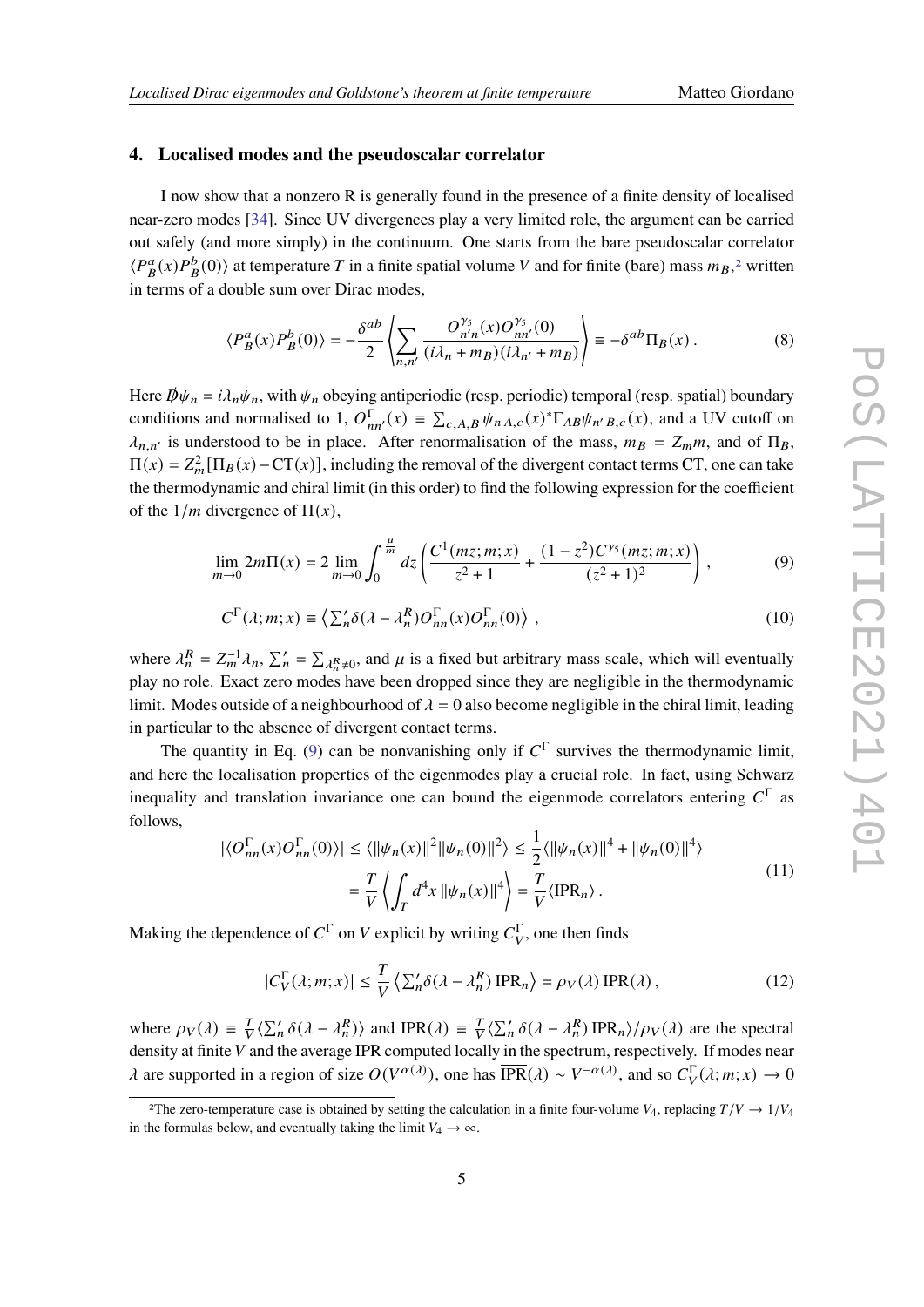in the thermodynamic limit unless  $\alpha(\lambda) = 0$ , i.e., unless modes near  $\lambda$  are localised. In the thermodynamic limit,  $C^{\Gamma}(\lambda; m; x) = \lim_{V \to \infty} C^{\Gamma}_V(\lambda; m; x)$  is then nonzero only in spectral regions where localised modes are present.

The anomalous remnant R is now obtained by integrating Eq. [\(9\)](#page-4-2) over Euclidean spacetime. Assuming that localised modes are present in the interval [0,  $\lambda_c(m)$ ], one obtains

<span id="page-5-0"></span>
$$
R = -\int_{T} d^{4}x \lim_{m \to 0} 2m\Pi(x) = -\pi \xi \rho_{loc}(0), \qquad (13)
$$

where  $\rho_{loc}(0)$  is the density of localised near-zero modes,

<span id="page-5-1"></span>
$$
\rho_{\text{loc}}(0) = \lim_{m \to 0} \lim_{\lambda \to 0} \lim_{V \to \infty} \frac{T}{V} \sum_{n \in \text{loc}} \langle \delta(\lambda - \lambda_n^R) \rangle, \qquad (14)
$$

and

$$
\xi \equiv \lim_{m \to 0} \frac{2}{\pi} \arctan \frac{\lambda_c(m)}{m}
$$
 (15)

is a function of the renormalisation-group invariant ratio  $\frac{\lambda_c(m)}{m}$  in the chiral limit. In obtaining Eq. [\(13\)](#page-5-0) one exploits the localised nature of the modes to exchange the order of integration, chiral limit, and thermodynamic limit, as well as the orthonormality of Dirac modes. As anticipated, R is proportional to the density of localised near-zero modes. The quantity  $\xi \in [0,1]$  depends on how the mobility edge scales in the chiral limit:  $\mathcal{E} = 0$  if it vanishes faster than  $m, 0 \lt \mathcal{E} \lt 1$  if it vanishes like m, and  $\xi = 1$  if it vanishes more slowly than m, including not vanishing at all. The arbitrary scale  $\mu$  does not appear in the final expression, as expected.

### **5. Localised modes and Goldstone excitations**

Using Eq. [\(13\)](#page-5-0) and the Banks-Casher relation  $\Sigma = -\pi \rho(0)$  [\[28\]](#page-7-15), where  $\rho(0)$  is the density of near-zero modes (localised or otherwise) in the chiral limit obtained from  $\rho_V(\lambda)$  taking limits as in Eq. [\(14\)](#page-5-1), one finds for the singular part of the spectral function in the chiral limit [\[34\]](#page-7-20)

$$
\lim_{\vec{p}\to 0} \lim_{m\to 0} \varrho^{AP}(\omega,\vec{p})|_{\text{singular}} = -2\pi \left[\Sigma - R\right]\delta(\omega) = 2\pi^2 \rho(0) \left(1 - \xi \frac{\rho_{\text{loc}}(0)}{\rho(0)}\right)\delta(\omega). \tag{16}
$$

One can now determine the fate of the Goldstone excitations. Since localised and delocalised modes usually do not coexist, one has  $\frac{\rho_{\text{loc}}(0)}{\rho(0)} = 1$  or 0 depending on whether near-zero modes are localised or delocalised. There are four possible scenarios.

- 0. Near-zero modes are delocalised: Goldstone excitations are present as long as  $\rho(0) \neq 0$ . This is the standard scenario predicted by Goldstone's theorem.
- 1. Near-zero modes are localised and  $\xi = 0$ : Goldstone excitations are present as long as  $\rho(0) \neq 0$ , i.e., localisation of near-zero modes has no effect on the Goldstone excitations, and the same standard scenario is found.
- 2. Near-zero modes are localised and  $0 < \xi < 1$ : Goldstone excitations are present if  $\rho(0)$  =  $\rho_{\text{loc}}(0) \neq 0$ , although the coefficient of the Dirac delta is reduced compared to scenarios 0 and 1. This is qualitatively the same as the standard scenario, but differs from it quantitatively.
- 3. Near-zero modes are localised and  $\xi = 1$ : Goldstone excitations are absent even if  $\rho(0) =$  $\rho_{\text{loc}}(0) \neq 0.$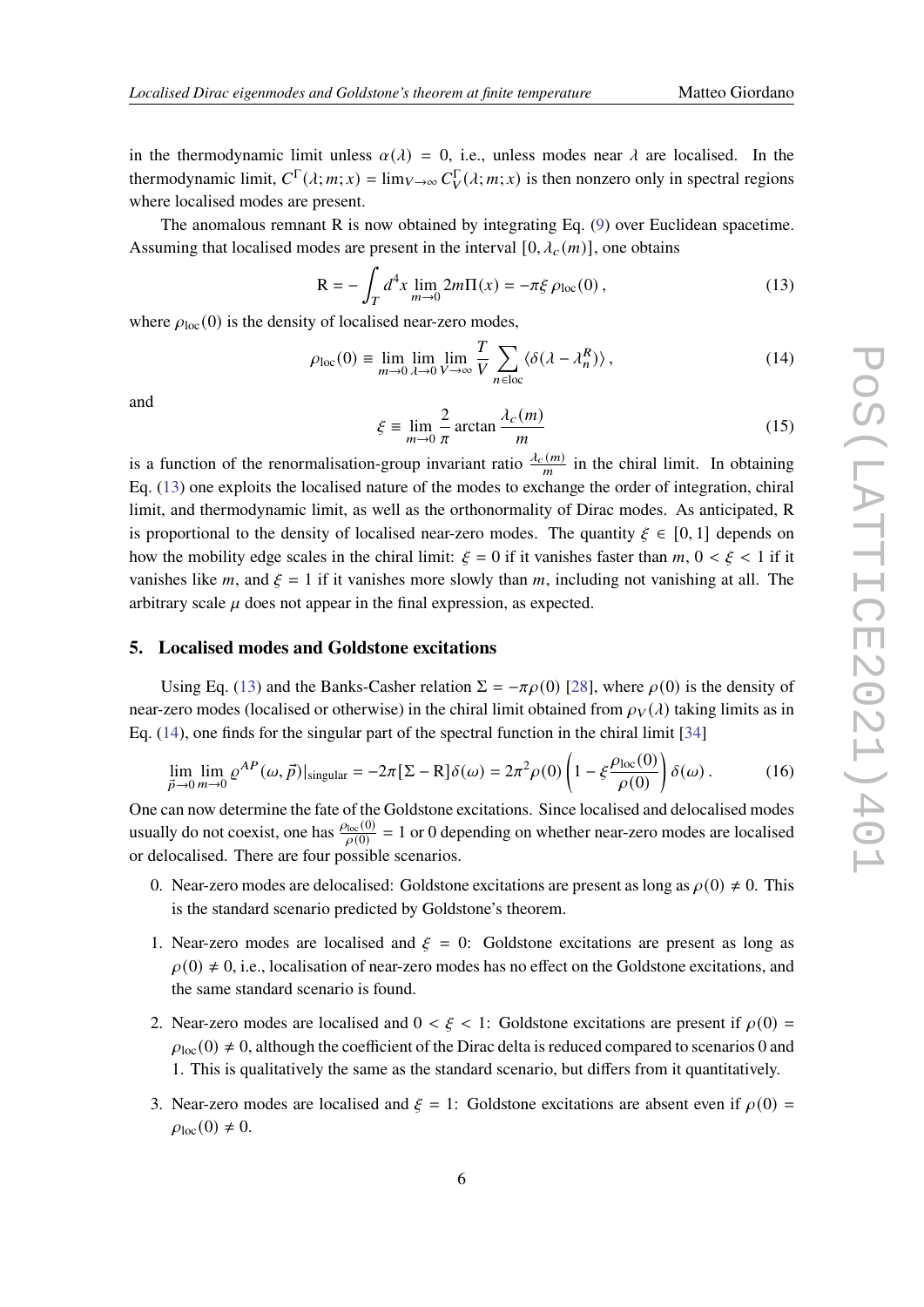### **6. Conclusions**

I have shown how the pseudoscalar-pseudoscalar correlator generally develops a  $1/m$  divergence in the chiral limit in the presence of a finite density of localised near-zero modes. This divergence leads to a finite anomalous remnant that modifies the usual form of the axial nonsinglet Ward-Takahashi identity in the chiral limit, signaling that chiral symmetry is broken explicitly even in this limit. This indicates non-conservation of the axial-vector current, and so the inapplicability of Goldstone's theorem, both at zero and at finite temperature. Depending on the detailed behaviour of the mobility edge  $\lambda_c$  as a function of m, one can either recover the standard scenario with massless excitations, possibly up to a change in the coefficient of the singular term in the spectral function, or have Goldstone excitations removed from the spectrum.

So far, the presence of localised near-zero modes in the chiral limit has not been demonstrated explicitly in any model, although there are indications that it could be a feature of the chiral limit of QCD and of SU(3) gauge theory with  $N_f = 2$  flavours of adjoint fermions. It would certainly be interesting to find a model with this property, especially if it realised a non-standard scenario for Goldstone modes (i.e., cases 2 and 3 above). It would also be interesting to work out the possible signatures in the finite-mass theory originating from the realisation of a non-standard scenario in the chiral limit.

### **Acknowledgments**

This work was partially supported by the NKFIH grant KKP-126769.

### **References**

- <span id="page-6-0"></span>[1] A.M. García-García and J.C. Osborn, *Phys. Rev. D* **75** [\(2007\) 034503](https://doi.org/10.1103/PhysRevD.75.034503) [[hep-lat/0611019](https://arxiv.org/abs/hep-lat/0611019)].
- [2] T.G. Kovács and F. Pittler, *Phys. Rev. D* **86** [\(2012\) 114515](https://doi.org/10.1103/PhysRevD.86.114515) [[1208.3475](https://arxiv.org/abs/1208.3475)].
- [3] G. Cossu and S. Hashimoto, *[J. High Energy Phys.](https://doi.org/10.1007/JHEP06(2016)056)* **06** (2016) 056 [[1604.00768](https://arxiv.org/abs/1604.00768)].
- <span id="page-6-1"></span>[4] L. Holicki, E.-M. Ilgenfritz and L. von Smekal, *PoS* **[LATTICE2018](https://doi.org/10.22323/1.334.0180)** (2018) 180 [[1810.01130](https://arxiv.org/abs/1810.01130)].
- <span id="page-6-2"></span>[5] T.G. Kovács, *[Phys. Rev. Lett.](https://doi.org/10.1103/PhysRevLett.104.031601)* **104** (2010) 031601 [[0906.5373](https://arxiv.org/abs/0906.5373)].
- [6] T.G. Kovács and F. Pittler, *[Phys. Rev. Lett.](https://doi.org/10.1103/PhysRevLett.105.192001)* **105** (2010) 192001 [[1006.1205](https://arxiv.org/abs/1006.1205)].
- <span id="page-6-3"></span>[7] M. Giordano, S.D. Katz, T.G. Kovács and F. Pittler, *[J. High Energy Phys.](https://doi.org/10.1007/JHEP02(2017)055)* **02** (2017) 055 [[1611.03284](https://arxiv.org/abs/1611.03284)].
- [8] T.G. Kovács and R.Á. Vig, *Phys. Rev. D* **97** [\(2018\) 014502](https://doi.org/10.1103/PhysRevD.97.014502) [[1706.03562](https://arxiv.org/abs/1706.03562)].
- [9] M. Giordano, *[J. High Energy Phys.](https://doi.org/10.1007/JHEP05(2019)204)* **05** (2019) 204 [[1903.04983](https://arxiv.org/abs/1903.04983)].
- [10] R.Á. Vig and T.G. Kovács, *Phys. Rev. D* **101** [\(2020\) 094511](https://doi.org/10.1103/PhysRevD.101.094511) [[2001.06872](https://arxiv.org/abs/2001.06872)].